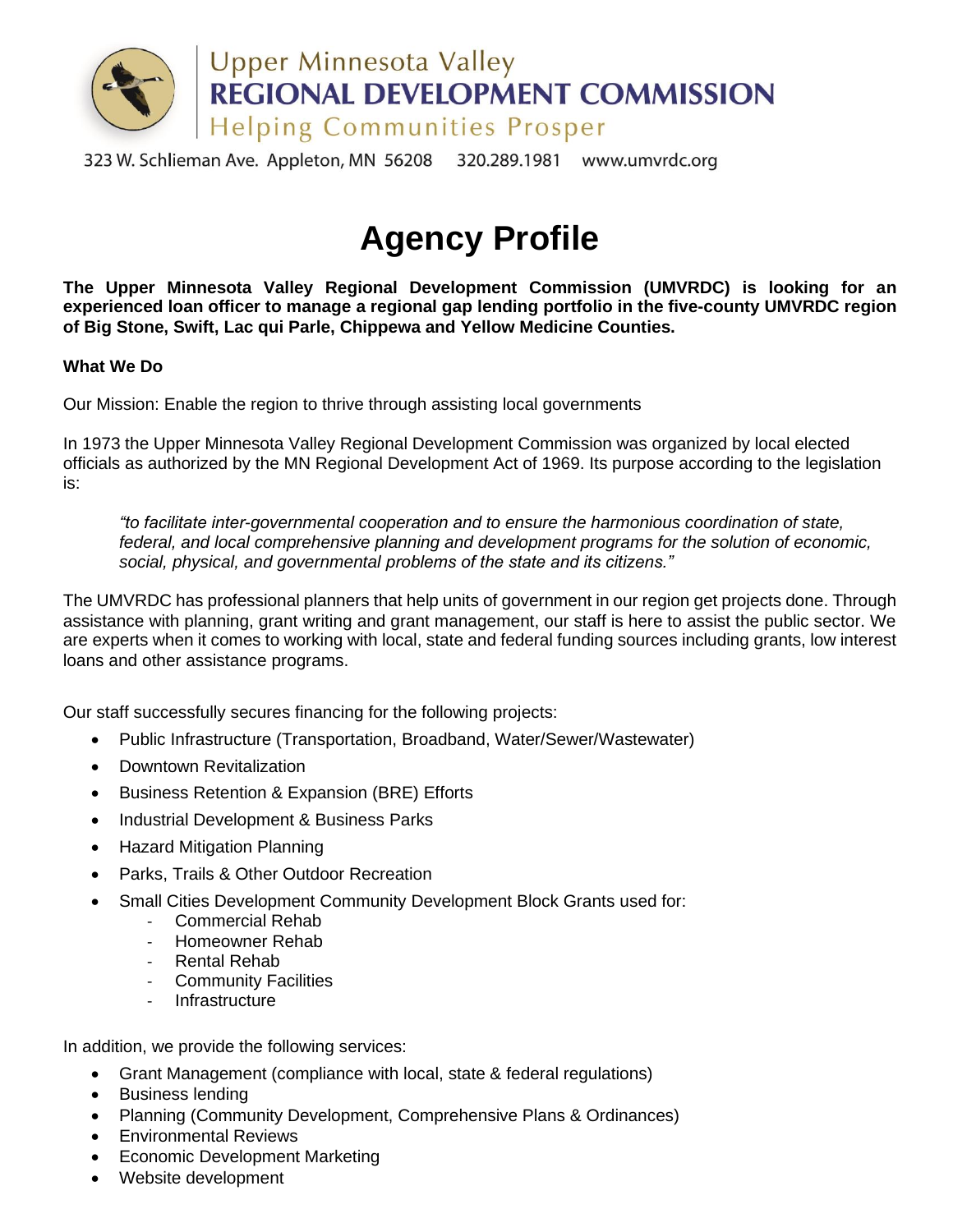## **Who We Are**

The Commission is a governing board made up of elected officials from counties, townships, cities, school districts and special interest groups.

Currently there are 10 full time staff positions.

- 1 Executive Director
- 1 Finance Director
- 1 Planning Director
- 2 Community Development Specialist (currently hiring for one position)
- 1 Loan Officer (currently hiring)
- 1 Communications Specialist
- 1 Grant Management Specialist
- 1 Program Assistant
- 1 Administrative Assistant

## **Office Environment**

Staff travel frequently to meetings and events. Two agency vehicles are provided for their use.

Individual offices are provided except for clerical staff.

Our office building also includes the City of Appleton, Appleton Public Library and the Appleton Police Department.

Staff work individually and as part of a team of planners to develop and complete projects.

Flexible work hours and compensatory time when attending night meetings provide an accommodating work schedule.